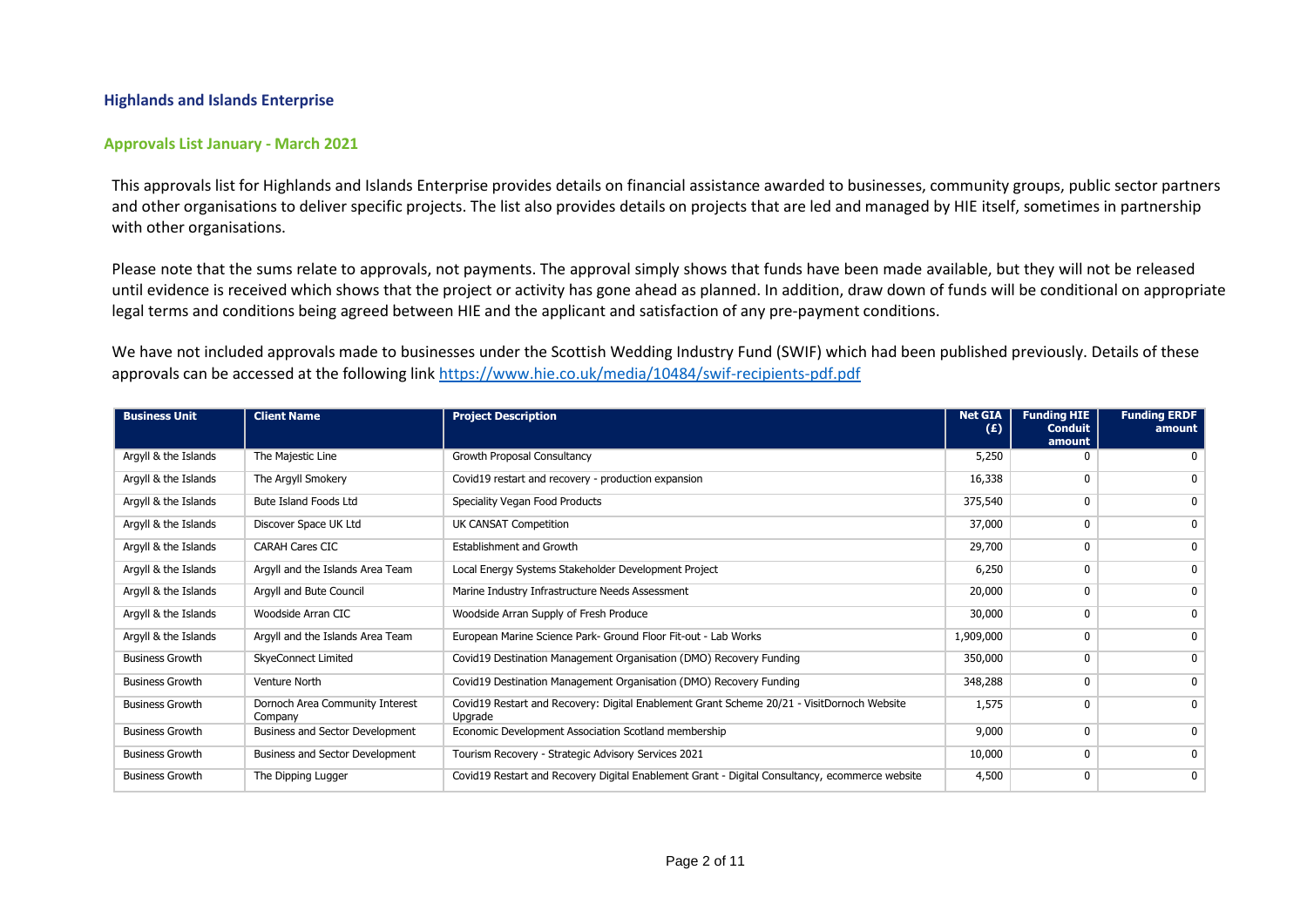| <b>Business Unit</b>   | <b>Client Name</b>                                                     | <b>Project Description</b>                                                                                                                   | <b>Net GIA</b><br>(E) | <b>Funding HIE</b><br><b>Conduit</b><br>amount | <b>Funding ERDF</b><br>amount |
|------------------------|------------------------------------------------------------------------|----------------------------------------------------------------------------------------------------------------------------------------------|-----------------------|------------------------------------------------|-------------------------------|
|                        |                                                                        | and staff training                                                                                                                           |                       |                                                |                               |
| <b>Business Growth</b> | Highland Liguor Company Ltd                                            | Covid19 Restart and Recovery Digital Enablement Grant-eCommerce developments                                                                 | 12,900                | 0                                              | $\mathbf{0}$                  |
| <b>Business Growth</b> | Shetland Livestock Marketing Group                                     | Covid19 Restart and Recovery - Digital Enablement Grant Support Scheme 2021/21 - Digital Remote<br><b>Buying System</b>                      | 10,981                | 0                                              | 0                             |
| <b>Business Growth</b> | <b>Westray Development Trust</b>                                       | Covid19 Restart and Recovery Digital Enablement Grant 202/21 Website Development                                                             | 1,260                 | 0                                              | $\mathbf 0$                   |
| <b>Business Growth</b> | Caithness Engineering Services Ltd.                                    | Covid19 Restart and Recovery: Digital Enablement Grant Scheme 20/21 - New website and digital<br>branding                                    | 2,430                 | 0                                              | $\mathbf{0}$                  |
| <b>Business Growth</b> | Business and Sector Development                                        | Specialist Advice Framework Management Fees 2021-2025                                                                                        | 969,200               | 0                                              | 0                             |
| <b>Business Growth</b> | Argyll and the Isles Tourism<br>Cooperative Ltd                        | Covid19 Destination Management Organisation (DMO) Recovery Fund                                                                              | 350,000               | 0                                              | 0                             |
| <b>Business Growth</b> | Columba 1400                                                           | Covid19 Restart and Recovery- Digital Enablement Grant                                                                                       | 23,325                | 0                                              | $\mathbf 0$                   |
| <b>Business Growth</b> | Isle of Skye Candle Company Ltd                                        | Covid19 Restart and Recovery Digital Enablement Grant - Digital Strategy                                                                     | 9,000                 | 0                                              | $\mathbf 0$                   |
| <b>Business Growth</b> | R & B Distillers Limited                                               | Covid19 Restart and Recovery Digital Enablement Grant - Island Gin Tasting                                                                   | 1,193                 | 0                                              | $\mathbf 0$                   |
| <b>Business Growth</b> | Isle of Skye Sea Salt Company Ltd                                      | Covid19 Restart and Recovery Digital Enablement Grant - ecommerce and social media                                                           | 13,762                | 0                                              | 0                             |
| <b>Business Growth</b> | West Highland Breweries Limited                                        | Covid19 Restart & Recovery: Digital Engagement Grant: Ecommerce web development                                                              | 10,500                | 0                                              | 0                             |
| <b>Business Growth</b> | Mingary Castle Ltd                                                     | Covid19 Restart and Recovery: Digital Enablement Grant: Web design and operating systems                                                     | 3,400                 | 0                                              | $\mathbf{0}$                  |
| <b>Business Growth</b> | <b>Fuze Tech Services and Fuze</b><br>Ceremonies and The Learning Loop | Innovation Knowledge Transfer 2 - Management Services Limited                                                                                | 7,180                 | 0                                              | 7,180                         |
| <b>Business Growth</b> | <b>ONeillross Ltd</b>                                                  | Innovation Knowledge Transfer 2 Small Innovation - Digital Heritage project                                                                  | 2,750                 | 0                                              | 2,750                         |
| <b>Business Growth</b> | Visit Moray & Speyside Limited                                         | Covid19 Destination Management Organisation (DMO) Recovery Funding                                                                           | 350,000               | 0                                              | 0                             |
| <b>Business Growth</b> | Third Sector Interface Moray                                           | Covid19 Restart and Recovery - Digital Enablement Grant 2020-21 Moray                                                                        | 18,750                | 0                                              | $\mathbf{0}$                  |
| <b>Business Growth</b> | <b>Argyll Yacht Charters</b>                                           | Covid19 Restart and Recovery Digital Enablement Grant 2020/21 Website and Digital Response                                                   | 9,169                 | 0                                              | 0                             |
| <b>Business Growth</b> | Highland News and Media Ltd                                            | Covid19 Restart and Recovery Digital Enablement Grant - Digital App Project                                                                  | 25,000                | 0                                              | $\mathbf 0$                   |
| <b>Business Growth</b> | Inverness Chamber of Commerce                                          | Covid19 Restart and Recovery Digital Enablement Grant: Digital CRM, Refreshed Website and New<br>Digital App                                 | 25,000                | 0                                              | 0                             |
| <b>Business Growth</b> | Mackenzie Flyfishing Ltd                                               | Covid19 Restart and Recovery Digital Enablement Grant - E-Commerce Website Development                                                       | 22,500                | 0                                              | $\mathbf 0$                   |
| <b>Business Growth</b> | Eileen Gatt                                                            | Covid19 Restart and Recovery Digital Enablement Grant Creation of a Digital Jewellery and<br>Silversmithing Experience                       | 11,603                | 0                                              | $\mathbf{0}$                  |
| <b>Business Growth</b> | <b>Glen Mhor Hotel</b>                                                 | Covid19 Restart and Recovery Digital Enablement Grant - Digital Development for 2021 and Beyond                                              | 25,000                | $\mathbf{0}$                                   | $\mathbf{0}$                  |
| <b>Business Growth</b> | <b>H&amp;I Adventures Ltd</b>                                          | Covid19 Restart and Recovery Digital Enablement Grant CRM/CMS Development and Integration                                                    | 22,500                | 0                                              | $\mathbf 0$                   |
| <b>Business Growth</b> | Equal Adventure Developments Ltd                                       | Covid19 Restart and Recovery Digital Enablement Grant Selling and Training in a Post-COVID Society<br>- The Development of the "Fab Factory" | 8,635                 | 0                                              | $\mathbf{0}$                  |
| <b>Business Growth</b> | The Ironworks Venue Limited                                            | Covid19 Restart and Recovery Digital Enablement Grant Ironworks Digital Venue                                                                | 18,750                | 0                                              | $\mathbf{0}$                  |
| <b>Business Growth</b> | Kincraig Castle Hotel                                                  | Covid19 Restart and Recovery Digital Enablement Grant - Digital Enablement Project                                                           | 9,450                 | 0                                              | 0                             |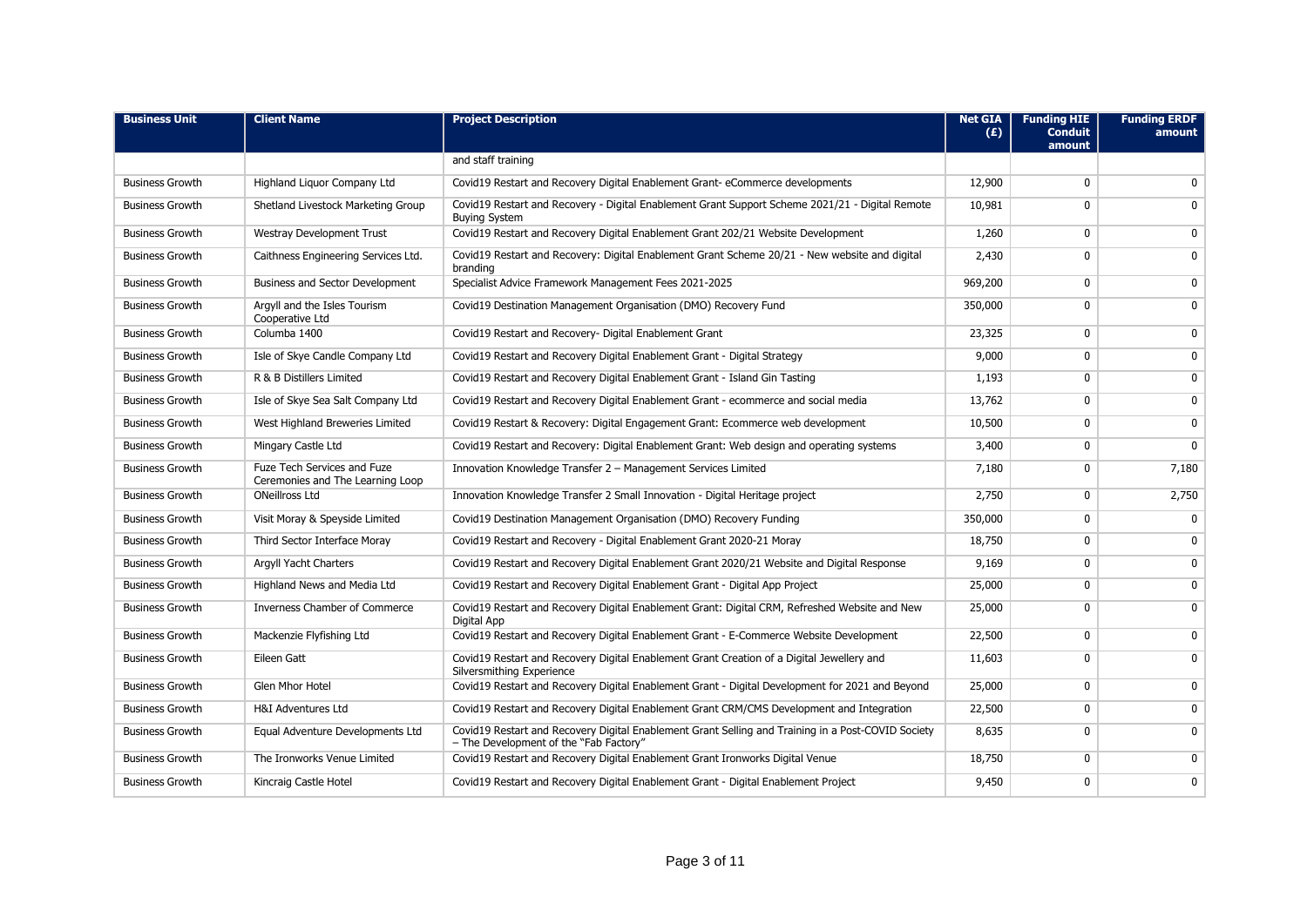| <b>Business Unit</b>   | <b>Client Name</b>                                              | <b>Project Description</b>                                                                                                         | <b>Net GIA</b><br>(E) | <b>Funding HIE</b><br><b>Conduit</b><br>amount | <b>Funding ERDF</b><br>amount |
|------------------------|-----------------------------------------------------------------|------------------------------------------------------------------------------------------------------------------------------------|-----------------------|------------------------------------------------|-------------------------------|
| <b>Business Growth</b> | Piccolo Press Ltd                                               | Covid19 Restart and Recovery Digital Enablement Grant E-Commerce Development & Website<br>Enterprise Resource Planning Integration | 5,029                 | 0                                              | $\mathbf 0$                   |
| <b>Business Growth</b> | Shetland Space Centre Limited                                   | Covid19 Restart and Recover Digital Enablement Grant - STK Pro Software                                                            | 16,080                | 0                                              | 0                             |
| <b>Business Growth</b> | J.G. Rae Ltd                                                    | Covid19 Restart and Recovery Digital Enablement Grant                                                                              | 18,750                | 0                                              | 0                             |
| <b>Business Growth</b> | Business and Sector Development                                 | Food and Drink Sector Development 2020-2022                                                                                        | 5,000                 | 0                                              | $\mathbf 0$                   |
| <b>Business Growth</b> | Highland Print Studio HQ                                        | Covid19 Restart and Recovery Digital Enablement Grant - Website and Digital Marketing<br>Development Programme                     | 12,150                | 0                                              | $\mathbf 0$                   |
| <b>Business Growth</b> | <b>ILM Highland</b>                                             | Covid9 Restart and Recovery Digital Enablement Grant - Digital Transformation project                                              | 10,026                | 0                                              | $\mathbf{0}$                  |
| <b>Business Growth</b> | Fuze Tech Services and Fuze<br>Ceremonies and The Learning Loop | Innovation Knowledge Transfer CIN Co-Innovate Strand 4 RnD Project Virtual Reality Training and<br>Assessment                      | 2,609                 | 0                                              | 14,783                        |
| <b>Business Growth</b> | Energy Mutual Ltd                                               | Innovation Knowledge Transfer CIN Co-Innovate Strand 4 RnD Project Managing Energy Together                                        | 2,568                 | 0                                              | 14,547                        |
| <b>Business Growth</b> | Hebridean Spa Ltd                                               | Covid19 Restart and Recovery: Digital Enablement Grant Pilot 2020/21                                                               | 15,600                | 0                                              | 0                             |
| <b>Business Growth</b> | A and D Sutherland Ltd                                          | Innovation Knowledge Transfer2 - Small Innovation Grant                                                                            | 1,620                 | 0                                              | 1,620                         |
| <b>Business Growth</b> | Outfit Moray                                                    | Digital Enablement Grant pilot 2020/21                                                                                             | 4,860                 | 0                                              | $\mathbf{0}$                  |
| <b>Business Growth</b> | Moray Waste Busters Ltd                                         | Covid19 Restart and Recovery - Digital Enablement Grant Pilot 2020/21                                                              | 3,828                 | 0                                              | $\mathbf 0$                   |
| <b>Business Growth</b> | GlenWyvis Distillery Community<br><b>Benefit Society</b>        | Covid19 Restart and Recovery Digital Enablement Grant                                                                              | 15,592                | 0                                              | $\mathbf{0}$                  |
| <b>Business Growth</b> | Velfit Ltd                                                      | Innovation Knowledge Transfer2 - Velfit platform development                                                                       | 4,375                 | 0                                              | 4,375                         |
| <b>Business Growth</b> | Skirr Skin Limited                                              | Innovation Knowledge Transfer2 Seaweed packaging feasibility study                                                                 | 2,500                 | 0                                              | 2,500                         |
| <b>Business Growth</b> | Go Golspie                                                      | Covid19 Restart and Recovery: Digital Enablement Grant Pilot 20/21 - development of a new<br>website                               | 4,500                 | $\mathbf 0$                                    | 0                             |
| <b>Business Growth</b> | The Isle of Harris Golf Club                                    | Covid19 Restart and Recovery Digital Enablement Grant                                                                              | 2,250                 | 0                                              | 0                             |
| <b>Business Growth</b> | Woodside Arran CIC                                              | Covid19 Restart and Recovery Digital Enablement Grant                                                                              | 5,535                 | 0                                              | 0                             |
| <b>Business Growth</b> | BUTE COMMUNITY LAND COMPANY                                     | Covid19 Restart and Recovery Digital Enablement Grant                                                                              | 8,000                 | 0                                              | $\mathbf 0$                   |
| <b>Business Growth</b> | <b>Tobermory Harbour Association</b>                            | Covid19 Restart and Recovery Digital Enablement Grant                                                                              | 5,034                 | 0                                              | $\mathbf 0$                   |
| <b>Business Growth</b> | Lochranza Centre CIC                                            | Covid19 Restart and Recovery Digital Enablement Grant                                                                              | 17,830                | 0                                              | 0                             |
| <b>Business Growth</b> | <b>CARAH Cares CIC</b>                                          | Covid19 Restart and Recovery Digital Enablement Grant                                                                              | 5,642                 | $\mathbf 0$                                    | 0                             |
| <b>Business Growth</b> | Carradale Community Trust                                       | Covid19 Restart and Recovery Digital Enablement Grant                                                                              | 5,275                 | 0                                              | 0                             |
| <b>Business Growth</b> | Speyfruit Ltd                                                   | Covid19 Restart and Recovery - Digital Enablement Grant                                                                            | 8,179                 | 0                                              | 0                             |
| <b>Business Growth</b> | Finderne Development Trust                                      | Covid19 ScotGrad Graduate Placement Programme - Community Energy                                                                   | 8,433                 | 0                                              | 5,621                         |
| <b>Business Growth</b> | Comunn Eachdraidh Nis                                           | Covid19 ScotGrad Graduate Placement Programme - Digital Development & E-commerce                                                   | 9,320                 | 0                                              | 6,214                         |
| <b>Business Growth</b> | <b>Chocolates of Glenshiel</b>                                  | Covid19 ScotGrad Graduate Placement - Marketing and Customer Relationship Management                                               | 8,210                 | $\mathbf 0$                                    | 5,474                         |
| <b>Business Growth</b> | Pure Water International                                        | Covid19 Northern Innovation Hub Technology Placement Programme - Graduate Placement                                                | $\mathbf{0}$          | 6,000                                          | 6,000                         |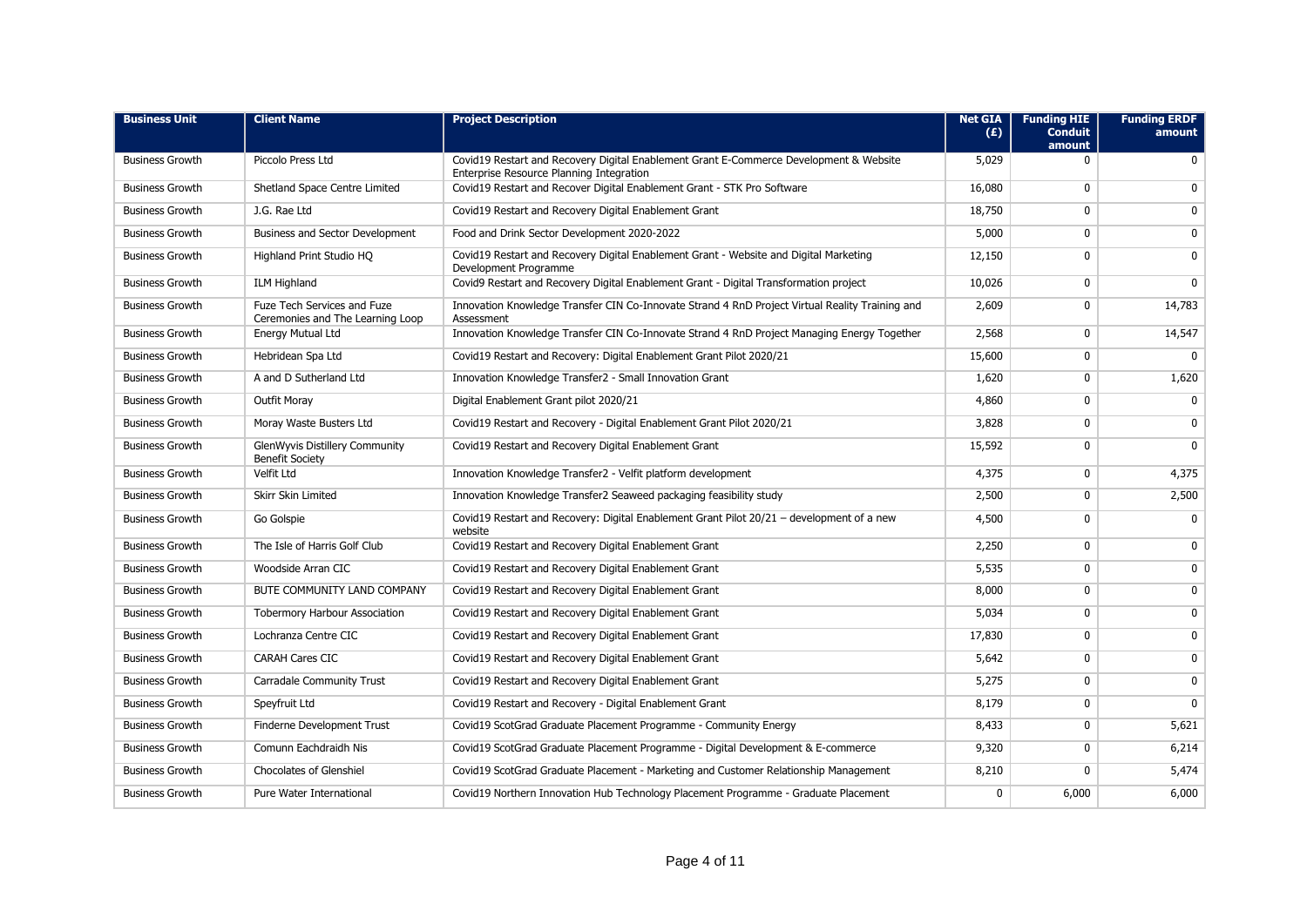| <b>Business Unit</b>                            | <b>Client Name</b>                                                   | <b>Project Description</b>                                                                                                    | <b>Net GIA</b><br>(E) | <b>Funding HIE</b><br><b>Conduit</b><br>amount | <b>Funding ERDF</b><br>amount |
|-------------------------------------------------|----------------------------------------------------------------------|-------------------------------------------------------------------------------------------------------------------------------|-----------------------|------------------------------------------------|-------------------------------|
| <b>Business Growth</b>                          | <b>META Consulting Engineers Limited</b>                             | Covid19 Northern Innovation Hub Technology Placement Programme - Graduate Placement                                           | 0                     | 5,500                                          | 5,500                         |
| <b>Business Growth</b>                          | Meikles of Scotland Limited                                          | Covid19 Restart and Recovery - Digital Enablement Grant pilot                                                                 | 22,313                | 0                                              | $\mathbf{0}$                  |
| <b>Business Growth</b>                          | Meikles of Scotland Limited                                          | Covid19 Northern Innovation Hub Technology Placement Programme - Graduate Placement                                           | 0                     | 2,750                                          | 2,750                         |
| <b>Business Growth</b>                          | Kinlochbervie Community Company<br>Ltd                               | Covid19 Restart and Recovery: Digital Enablement Grant Pilot 20/21 - Regenerating slow tourism for<br>Kinlochbervie community | 1,650                 | $\mathbf{0}$                                   | $\mathbf{0}$                  |
| <b>Business Growth</b>                          | Business and Sector Development                                      | <b>UKVL Ground Investigations</b>                                                                                             | 400,000               | $\mathbf{0}$                                   | $\mathbf{0}$                  |
| <b>Business Growth</b>                          | Harris Development Ltd - HQ                                          | Covid19 Restart and Recovery: Digital Enablement Grant Pilot                                                                  | 2,250                 | $\mathbf 0$                                    | $\mathbf 0$                   |
| <b>Business Growth</b>                          | Business and Sector Development                                      | Covid19 Funds Administration Support                                                                                          | 100,000               | $\mathbf{0}$                                   | $\mathbf 0$                   |
| <b>Business Growth</b>                          | <b>Destination Orkney</b>                                            | Covid19 Destination Management Organisation (DMO) Funding 2021-23                                                             | 300,000               | $\mathbf{0}$                                   | $\mathbf 0$                   |
| <b>Business Growth</b>                          | Aquatera Ltd                                                         | Covid19 Restart and Recovery Digital Enablement Grant 2020/21 Digital Enhancement                                             | 17,250                | 0                                              | $\mathbf 0$                   |
| <b>Business Growth</b>                          | AA Simpson General Engineers                                         | Covid19 Restart and Recovery Digital Enablement Grant Pilot                                                                   | 25,000                | 0                                              | $\mathbf 0$                   |
| <b>Business Growth</b>                          | Sandstone Press Ltd                                                  | Covid19 Restart and Recovery Digital Enablement Grant - Digital Development                                                   | 3,742                 | 0                                              | $\mathbf 0$                   |
| <b>Business Growth</b>                          | Lecht Ski Company Ltd                                                | Covid19 Restart and Recovery Digital Enablement Grant                                                                         | 25,000                | 0                                              | $\mathbf 0$                   |
| <b>Business Growth</b>                          | Luxury Highlands Ltd                                                 | Covid19 Restart and Recovery - Digital Enablement Grant                                                                       | 19,200                | $\mathbf 0$                                    | $\mathbf{0}$                  |
| <b>Business Growth</b>                          | Tritonia Scientific Limited                                          | Innovation Knowledge Transfer CIN Co-Innovate Strand 4 Research & Development                                                 | 2,596                 | 0                                              | 14,712                        |
| <b>Business Growth</b>                          | <b>SAMS Research Services Ltd</b>                                    | Innovation Knowledge Transfer CIN Co-Innovate Strand 4 - Snow SIMBA - Evolution to a Full<br>Commercial Product (R&D)         | 2,587                 | 0                                              | 14,660                        |
| <b>Business Improvement</b><br>& Internal Audit | Business Improvement and Internal<br>Audit                           | <b>Business Transformation MyHIE Phase 2a</b>                                                                                 | 743,275               | $\mathbf{0}$                                   | $\mathbf{0}$                  |
| Caithness & Sutherland                          | Norscot Joinery Ltd                                                  | Bower Expansion Project 2020b                                                                                                 | 79,500                | $\mathbf{0}$                                   | $\mathbf{0}$                  |
| Caithness & Sutherland                          | Mackay Hotel Company Ltd                                             | Development of 4 deluxe rooms                                                                                                 | 27,995                | 0                                              | $\mathbf 0$                   |
| Caithness & Sutherland                          | Reid's Bakery (Thurso) Ltd                                           | Covid19 Response                                                                                                              | 22,095                | 0                                              | $\mathbf 0$                   |
| Caithness & Sutherland                          | Caithness and Sutherland Area Team                                   | Caithness and Sutherland Infrastructure and Property Support 2021-23                                                          | 145,000               | $\mathbf 0$                                    | $\mathbf 0$                   |
| Caithness & Sutherland                          | <b>KP Technology Ltd</b>                                             | Research Equipment                                                                                                            | 35,000                | 0                                              | 0                             |
| Caithness & Sutherland                          | Scourie Community Development<br>Company Limited                     | Scourie Rocks - RIBA (Royal Institute of British Architects) Stage 4 support                                                  | 32,000                | 0                                              | $\mathbf 0$                   |
| Caithness & Sutherland                          | Assynt Development Trust                                             | Delivery Resource 2021-23                                                                                                     | 60,000                | 0                                              | $\mathbf 0$                   |
| Caithness & Sutherland                          | Caithness and Sutherland Area Team                                   | Caithness and North Sutherland Regeneration Partnership - Resource                                                            | 5,400                 | $\mathbf{0}$                                   | $\mathbf 0$                   |
| Caithness & Sutherland                          | Caithness Chamber of Commerce                                        | Space Cluster Investigation                                                                                                   | 22,946                | 0                                              | $\mathbf 0$                   |
| Communities & Place                             | Nairn River Enterprise                                               | Covid19 Communities Recovery Fund                                                                                             | 0                     | 8,136                                          | $\mathbf 0$                   |
| <b>Communities &amp; Place</b>                  | The Black Isle Partnership                                           | Covid19 Communities Recovery Fund                                                                                             | $\mathbf 0$           | 8,910                                          | $\mathbf 0$                   |
| Communities & Place                             | Tain Development Ltd - Tain and<br><b>District Development Trust</b> | Covid19 Communities Recovery Fund                                                                                             | 0                     | 8,804                                          | $\mathbf{0}$                  |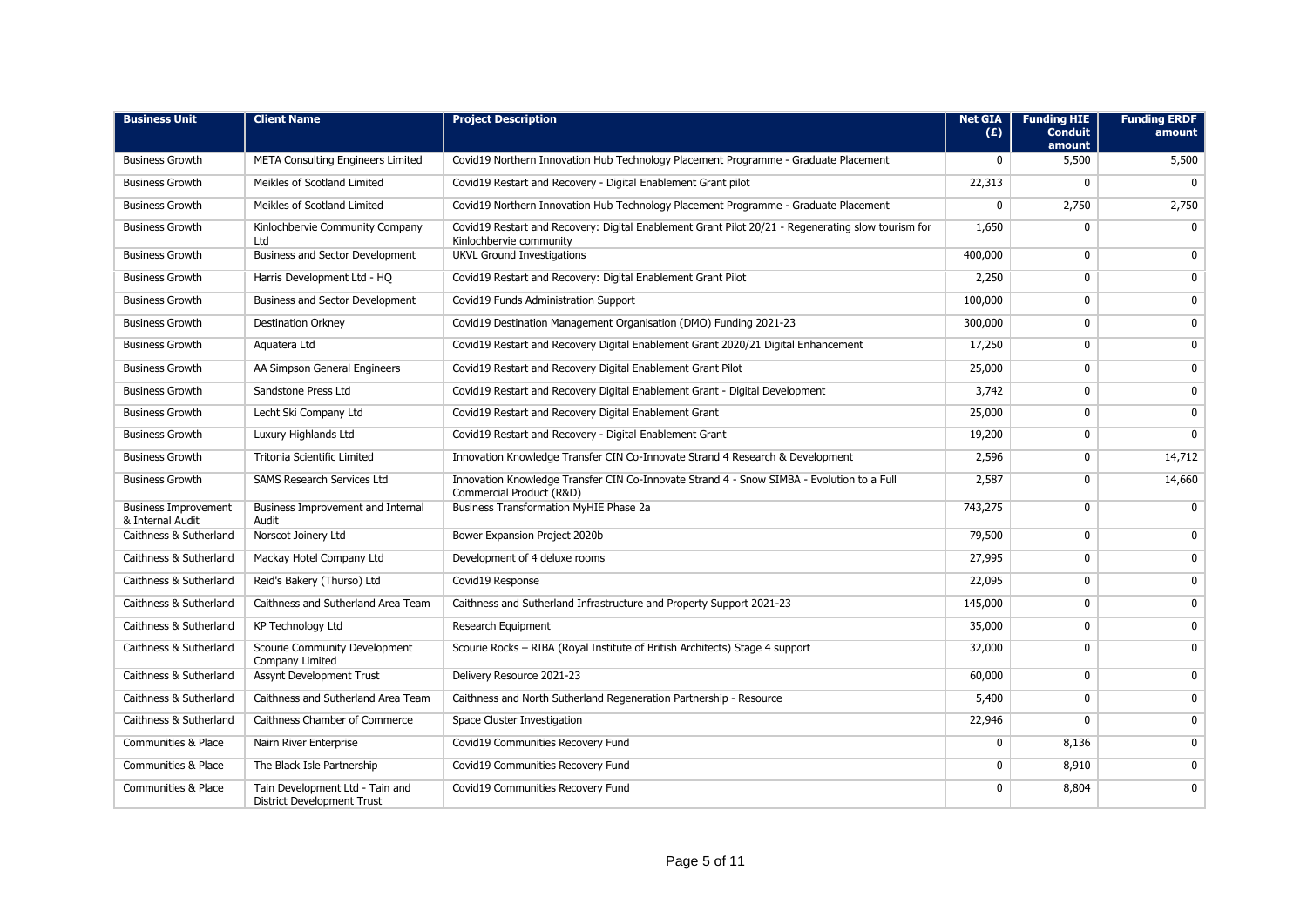| <b>Business Unit</b>           | <b>Client Name</b>                             | <b>Project Description</b>                                                                              | <b>Net GIA</b><br>(E) | <b>Funding HIE</b><br><b>Conduit</b><br>amount | <b>Funding ERDF</b><br>amount |
|--------------------------------|------------------------------------------------|---------------------------------------------------------------------------------------------------------|-----------------------|------------------------------------------------|-------------------------------|
| <b>Communities &amp; Place</b> | Communities & Place                            | Social Impact Measurement Framework Development                                                         | 9,865                 | $\mathbf{0}$                                   | $\mathbf 0$                   |
| <b>Communities &amp; Place</b> | <b>Communities &amp; Place</b>                 | Horizon 2020 - Responsible Research and Innovation Policy Experiments for Energy Transition<br>(RIPEET) | 0                     | $\mathbf{0}$                                   | 220,926                       |
| <b>Communities &amp; Place</b> | Island of Hoy Development Trust                | Covid19 Communities Recovery Fund                                                                       | 0                     | 7,900                                          | $\mathbf 0$                   |
| Communities & Place            | Papay Development Trust                        | Covid19 Communities Recovery Fund                                                                       | 0                     | 7,883                                          | $\mathbf{0}$                  |
| Communities & Place            | North Ronaldsay Trust                          | Covid19 Communities Recovery Fund                                                                       | $\mathbf 0$           | 11,375                                         | $\mathbf 0$                   |
| Communities & Place            | Advocacy Orkney                                | Covid19 Communities Recovery Fund                                                                       | $\mathbf 0$           | 20,186                                         | $\mathbf 0$                   |
| <b>Communities &amp; Place</b> | <b>Communities &amp; Place</b>                 | Energy Market Regulatory Advice Contract                                                                | 85,800                | $\mathbf{0}$                                   | $\mathbf 0$                   |
| <b>Communities &amp; Place</b> | Cairngorm Mountain (Scotland) Ltd              | CMSL Project Management - Capital (part of full business case)                                          | 280,000               | 0                                              | 0                             |
| <b>Communities &amp; Place</b> | Cairngorm Mountain (Scotland) Ltd              | CMSL Capital Investments 2020-21 (part of full business case)                                           | 24,645                | 0                                              | $\mathbf 0$                   |
| <b>Communities &amp; Place</b> | Cairngorm Mountain (Scotland) Ltd              | CMSL Grant April - September 2021 (part of full business case)                                          | 1,038,592             | $\mathbf{0}$                                   | $\mathbf 0$                   |
| <b>Communities &amp; Place</b> | Shetland Fisheries Training Centre<br>Trust    | Covid19 C-Islands Green Recovery Programme - Imaging Flow Cytobot                                       | 185,000               | $\mathbf{0}$                                   | $\mathbf{0}$                  |
| <b>Communities &amp; Place</b> | <b>Communities &amp; Place</b>                 | Science Skills Academy - Highland Newton Room Network Equipment and Services                            | $\mathbf 0$           | 200,000                                        | $\mathbf 0$                   |
| <b>Communities &amp; Place</b> | Gaada Projects CIC                             | Covid19 Communities Recovery Fund                                                                       | 0                     | 21,846                                         | $\mathbf 0$                   |
| <b>Communities &amp; Place</b> | Lerwick Community Council                      | Covid19 Communities Recovery Fund                                                                       | $\mathbf 0$           | 12,000                                         | $\mathbf 0$                   |
| <b>Communities &amp; Place</b> | Sandwick Social & Economic<br>Development SCIO | Covid19 Communities Recovery Fund                                                                       | 0                     | 16,095                                         | $\mathbf{0}$                  |
| Communities & Place            | <b>Voluntary Action Shetland</b>               | Covid19 Communities Recovery Fund                                                                       | 0                     | 69,330                                         | $\mathbf 0$                   |
| <b>Communities &amp; Place</b> | Sandness and Walls Community<br>Council        | Covid19 Communities Recovery Fund                                                                       | $\mathbf 0$           | 14,708                                         | $\mathbf{0}$                  |
| Communities & Place            | <b>Bressay Development Limited</b>             | Covid19 Communities Recovery Fund                                                                       | $\mathbf 0$           | 5,255                                          | $\overline{0}$                |
| <b>Communities &amp; Place</b> | <b>Bigton Community Enterprise Limited</b>     | Covid19 Communities Recovery Fund                                                                       | $\mathbf 0$           | 16,975                                         | $\mathbf{0}$                  |
| <b>Communities &amp; Place</b> | Northmavine Community<br>Development Company   | Covid19 Communities Recovery Fund                                                                       | $\mathbf 0$           | 8,327                                          | $\mathbf{0}$                  |
| <b>Communities &amp; Place</b> | <b>Whalsay Community Council</b>               | Covid19 Communities Recovery Fund                                                                       | $\overline{0}$        | 26,900                                         | $\overline{0}$                |
| Communities & Place            | Communities & Place                            | Small Business Units HIE Wide - Balivanich - Eabhal Business Park                                       | 145,235               | $\mathbf{0}$                                   | $\mathbf{0}$                  |
| <b>Communities &amp; Place</b> | <b>Communities &amp; Place</b>                 | Small Business Units HIE Wide - Broadford Industrial Estate                                             | 147,885               | $\mathbf{0}$                                   | $\mathbf{0}$                  |
| <b>Communities &amp; Place</b> | <b>Communities &amp; Place</b>                 | Small Business Units HIE Wide - Sandbank Business Park                                                  | 98,635                | $\mathbf{0}$                                   | $\mathbf 0$                   |
| <b>Communities &amp; Place</b> | Communities & Place                            | Small Business Units HIE Wide - Wick and Golspie Business Parks                                         | 182,645               | $\mathbf{0}$                                   | $\mathbf{0}$                  |
| <b>Communities &amp; Place</b> | Shieldaig Community Council                    | Covid19 Communities Recovery Fund                                                                       | $\mathbf 0$           | 7,920                                          | $\mathbf{0}$                  |
| Communities & Place            | Caol Regeneration Company Ltd.                 | Covid19 Communities Recovery Fund                                                                       | $\mathbf 0$           | 35,212                                         | $\mathbf{0}$                  |
| <b>Communities &amp; Place</b> | Kilmallie Community Centre                     | Covid19 Communities Recovery Fund                                                                       | $\mathbf{0}$          | 5,700                                          | $\mathbf{0}$                  |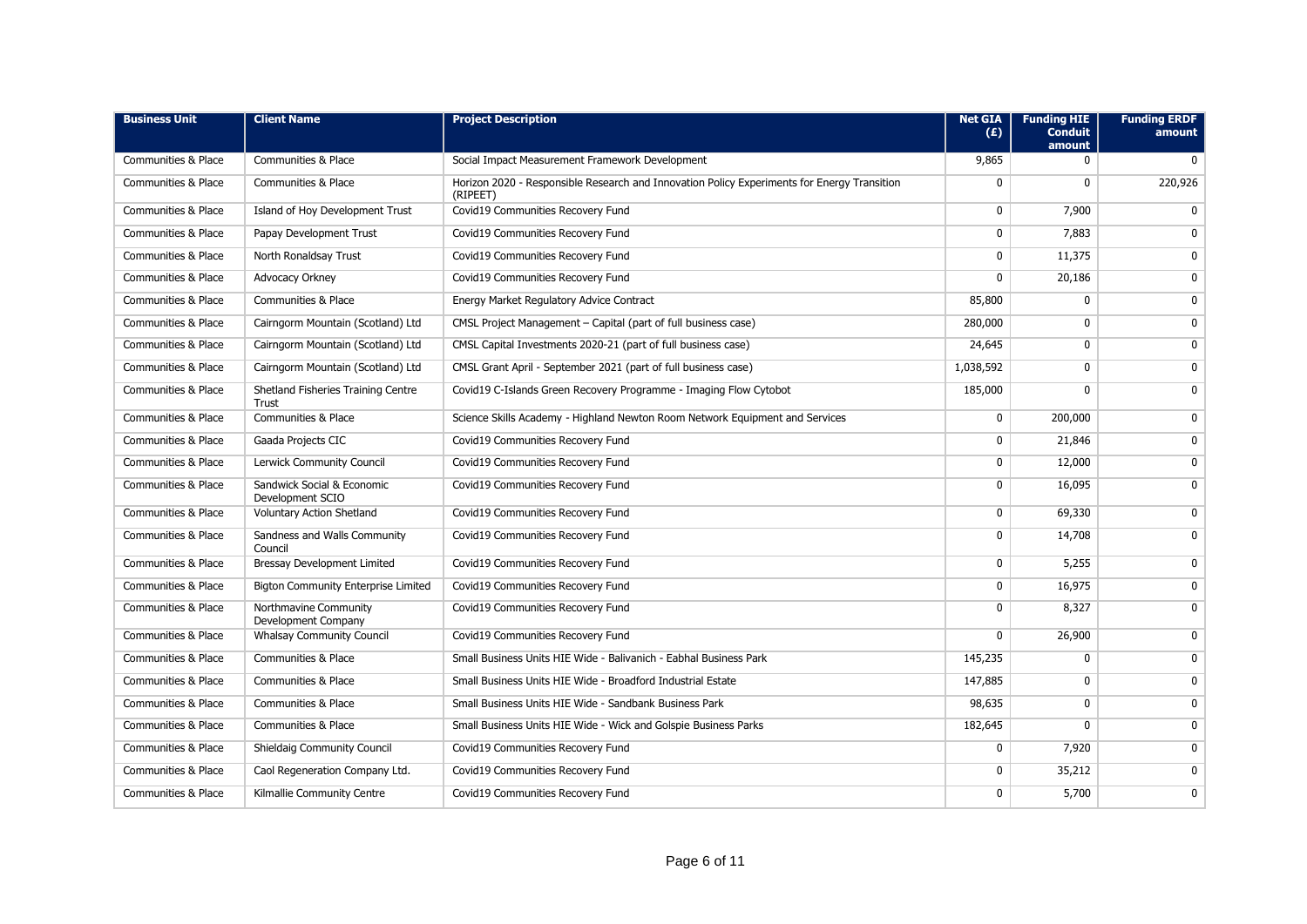| <b>Business Unit</b>           | <b>Client Name</b>                                    | <b>Project Description</b>                                            | <b>Net GIA</b><br>(E) | <b>Funding HIE</b><br><b>Conduit</b><br>amount | <b>Funding ERDF</b><br>amount |
|--------------------------------|-------------------------------------------------------|-----------------------------------------------------------------------|-----------------------|------------------------------------------------|-------------------------------|
| Communities & Place            | Kilmallie Community Council                           | Covid19 Communities Recovery Fund                                     | $\Omega$              | 5,212                                          | $\Omega$                      |
| Communities & Place            | Youth Highland SCIO                                   | Covid19 Communities Recovery Fund                                     | $\mathbf 0$           | 5,420                                          | $\mathbf 0$                   |
| Communities & Place            | <b>Balintore and District Residents</b><br>Group SCIO | Covid19 Communities Recovery Fund                                     | $\mathbf 0$           | 13,390                                         | $\Omega$                      |
| Communities & Place            | Merkinch Partnership                                  | Covid19 Communities Recovery Fund                                     | 0                     | 24,890                                         | $\mathbf 0$                   |
| Communities & Place            | Clarity Walk CIC                                      | Covid19 Communities Recovery Fund                                     | $\mathbf{0}$          | 9,775                                          | $\mathbf{0}$                  |
| <b>Communities &amp; Place</b> | Glen Urguhart Childcare Centre                        | Covid19 Communities Recovery Fund                                     | 0                     | 5,057                                          | 0                             |
| Communities & Place            | Caberfeidh Horizons Ltd                               | Covid19 Communities Recovery Fund                                     | 0                     | 8,935                                          | $\mathbf 0$                   |
| Communities & Place            | North Kessock Village Hall SCIO                       | Covid19 Communities Recovery Fund                                     | $\mathbf 0$           | 5,119                                          | $\mathbf{0}$                  |
| <b>Communities &amp; Place</b> | Sleat Community Trading Company<br>Limited            | Covid19 Communities Recovery Fund                                     | 0                     | 6,749                                          | $\mathbf 0$                   |
| <b>Communities &amp; Place</b> | Raasay House Community Company<br>Limited             | Covid19 Communities Recovery Fund                                     | $\mathbf 0$           | 5,082                                          | $\mathbf{0}$                  |
| <b>Communities &amp; Place</b> | Isle of Eigg Heritage Trust                           | Acquisition of Former Surgery for Conversion to Affordable Housing    | 40,000                | $\mathbf{0}$                                   | $\mathbf{0}$                  |
| <b>Communities &amp; Place</b> | <b>REAP</b>                                           | Covid19 Communities Recovery Fund                                     | 0                     | 7,478                                          | $\mathbf 0$                   |
| <b>Communities &amp; Place</b> | Findhorn Village Centre                               | Covid19 Communities Recovery Fund                                     | 0                     | 8,900                                          | 0                             |
| <b>Communities &amp; Place</b> | Elgin Youth Development Group                         | Covid19 Communities Recovery Fund                                     | $\mathbf 0$           | 20,480                                         | $\mathbf{0}$                  |
| Communities & Place            | Moray Wellbeing Hub CIC                               | Covid19 Communities Recovery Fund                                     | 0                     | 19,481                                         | 0                             |
| <b>Communities &amp; Place</b> | Moray School Bank SCIO                                | Covid19 Communities Recovery Fund                                     | $\mathbf 0$           | 20,000                                         | $\mathbf 0$                   |
| <b>Communities &amp; Place</b> | The Three Kings Cullen Association                    | Covid19 Communities Recovery Fund                                     | 0                     | 20,100                                         | 0                             |
| <b>Communities &amp; Place</b> | Forres Area Community Trust (FACT)                    | Covid19 Communities Recovery Fund                                     | $\mathbf{0}$          | 16,938                                         | $\mathbf{0}$                  |
| Communities & Place            | Strategy & Regional Economy                           | Inverness Campus - North Bridge Adoption                              | 468,000               | 0                                              | $\mathbf 0$                   |
| <b>Communities &amp; Place</b> | Strategy & Regional Economy                           | Business Infrastructure Team Staff Resource from 1-3-2021 - 31-3-2024 | 799,829               | $\mathbf{0}$                                   | $\mathbf 0$                   |
| Communities & Place            | Helmsdale and District Development<br><b>Trust</b>    | Covid19 C-LTI - Coupers Yard Flood Risk Survey                        | 11,000                | $\mathbf 0$                                    | $\mathbf{0}$                  |
| <b>Communities &amp; Place</b> | North Coast Connection                                | Covid19 Communities Recovery Fund                                     | $\mathbf{0}$          | 13,860                                         | $\mathbf{0}$                  |
| <b>Communities &amp; Place</b> | Scourie Community Development<br>Company Limited      | Covid19 Communities Recovery Fund                                     | $\mathbf 0$           | 20,475                                         | $\mathbf 0$                   |
| <b>Communities &amp; Place</b> | Dornoch Firth Group                                   | Covid19 Communities Recovery Fund                                     | 0                     | 39,703                                         | $\mathbf{0}$                  |
| Communities & Place            | Kyle of Sutherland Development<br>Trust               | Covid19 Communities Recovery Fund                                     | 0                     | 57,215                                         | $\mathbf{0}$                  |
| <b>Communities &amp; Place</b> | <b>Assynt Development Trust</b>                       | Covid19 Communities Recovery Fund                                     | $\mathbf{0}$          | 9,000                                          | $\mathbf{0}$                  |
| Communities & Place            | Thurso Community Development<br>Trust                 | Covid19 Communities Recovery Fund                                     | 0                     | 5,500                                          | $\mathbf{0}$                  |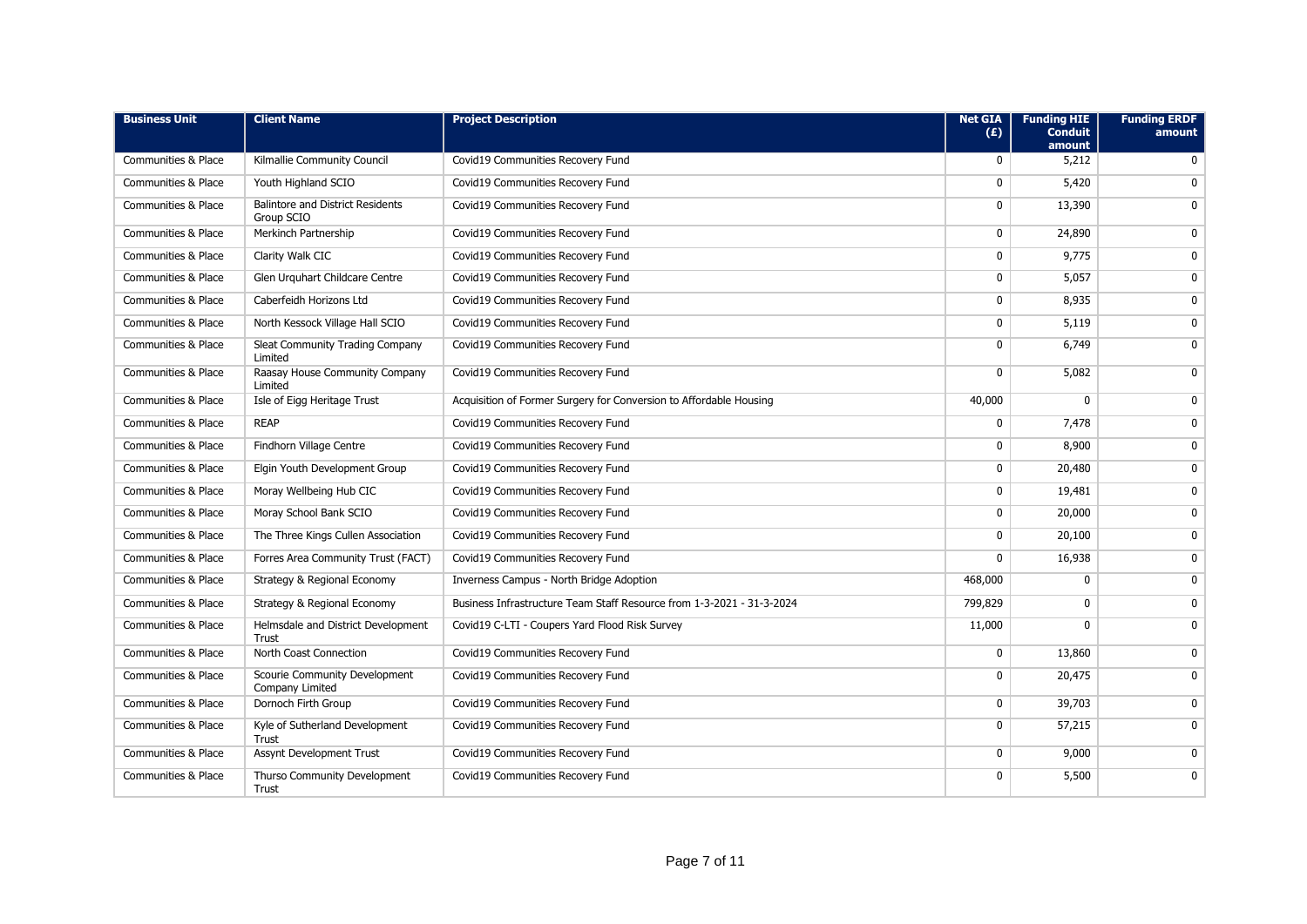| <b>Business Unit</b>                     | <b>Client Name</b>                                                 | <b>Project Description</b>                                                    | <b>Net GIA</b><br>(E) | <b>Funding HIE</b><br><b>Conduit</b><br>amount | <b>Funding ERDF</b><br>amount |
|------------------------------------------|--------------------------------------------------------------------|-------------------------------------------------------------------------------|-----------------------|------------------------------------------------|-------------------------------|
| <b>Communities &amp; Place</b>           | Helmsdale & District Community<br>Council                          | Covid19 Communities Recovery Fund                                             | $\mathbf{0}$          | 14,691                                         | $\Omega$                      |
| Communities & Place                      | <b>Volunteering Hebrides</b>                                       | Covid19 Communities Recovery Fund                                             | $\mathbf{0}$          | 10,072                                         | $\Omega$                      |
| Communities & Place                      | Crossroads (Lewis) Care Attendant<br><b>Scheme Limited</b>         | Covid19 Communities Recovery Fund                                             | 0                     | 20,000                                         | $\mathbf{0}$                  |
| <b>Communities &amp; Place</b>           | Kilfinan Community Forest Company                                  | Covid19 Communities Recovery Fund                                             | $\mathbf 0$           | 10,832                                         | $\mathbf{0}$                  |
| <b>Communities &amp; Place</b>           | Martyn's Monday Club SCIO                                          | Covid19 Communities Recovery Fund                                             | 0                     | 25,666                                         | $\mathbf{0}$                  |
| <b>Communities &amp; Place</b>           | Cowal Elderly Befrienders SCIO                                     | Covid19 Communities Recovery Fund                                             | $\mathbf 0$           | 9,181                                          | $\mathbf{0}$                  |
| <b>Communities &amp; Place</b>           | Achievement Bute SCIO                                              | Covid19 Communities Recovery Fund                                             | $\mathbf 0$           | 7,925                                          | $\mathbf 0$                   |
| <b>Communities &amp; Place</b>           | Family Mediation Argyll and Bute                                   | Covid19 Communities Recovery Fund                                             | $\mathbf 0$           | 5,833                                          | $\mathbf 0$                   |
| Communities & Place                      | Green Futures Arran CIC                                            | Covid19 Communities Recovery Fund                                             | 0                     | 8,900                                          | $\mathbf{0}$                  |
| Communities & Place                      | Islay Development Initiative Limited                               | Covid19 Communities Recovery Fund                                             | 0                     | 22,930                                         | $\mathbf 0$                   |
| Communities & Place                      | <b>Ullapool Community Trust</b>                                    | Covid19 Communities Recovery Fund                                             | 0                     | 28,341                                         | $\mathbf{0}$                  |
| Communities & Place                      | Latheron Lybster and Clyth<br><b>Community Development Company</b> | Covid19 Communities Recovery Fund                                             | 0                     | 5,535                                          | $\mathbf{0}$                  |
| <b>Communities &amp; Place</b>           | North Lands Creative Glass                                         | Covid19 Communities Recovery Fund                                             | 0                     | 23,900                                         | $\mathbf{0}$                  |
| <b>Communities &amp; Place</b>           | Communities & Place                                                | Climate Solutions Training - Internal                                         | 9,000                 | $\mathbf{0}$                                   | $\mathbf{0}$                  |
| <b>Communities &amp; Place</b>           | The West Harris Trust                                              | Covid19 Communities Recovery Fund                                             | $\mathbf{0}$          | 6,630                                          | $\mathbf 0$                   |
| Communities & Place                      | Hebrides Alpha Trading CIC                                         | Covid19 Communities Recovery Fund                                             | $\mathbf{0}$          | 25,000                                         | $\mathbf{0}$                  |
| Communities & Place                      | Horshader Community Development<br>Ltd.                            | Covid19 Communities Recovery Fund                                             | 0                     | 7,380                                          | $\mathbf{0}$                  |
| <b>Communities &amp; Place</b>           | <b>Bressay Development Limited</b>                                 | Covid19 C-Islands Green Recovery Programme - Decarbonising Community Building | 28,913                | $\mathbf{0}$                                   | $\overline{0}$                |
| Communities & Place                      | Bressay Development Limited                                        | Purchase Former Bressay School & Legal Fees                                   | 1,570                 | $\mathbf{0}$                                   | $\mathbf 0$                   |
| <b>Communities &amp; Place</b>           | Nevis Community Radio Limited                                      | Covid19 Communities Recovery Fund                                             | $\mathbf 0$           | 20,488                                         | $\mathbf{0}$                  |
| Communities & Place                      | Wester Loch Ewe Trust                                              | Covid19 Communities Recovery Fund                                             | $\mathbf{0}$          | 19,548                                         | $\mathbf{0}$                  |
| <b>Communities &amp; Place</b>           | Camuscross & Duisdale Initiative                                   | Covid19 Communities Recovery Fund                                             | $\mathbf{0}$          | 24,994                                         | $\mathbf{0}$                  |
| Communities & Place                      | Communities & Place                                                | Scottish Land Fund 4 Operating Budget - Year 1 2021-22                        | 518,046               | 518,046                                        |                               |
| Finance and Corporate<br><b>Services</b> | Finance and Corporate Services<br>Group                            | Register of Data Controller Fees- Information Commissioners Office            | 17,500                | $\mathbf 0$                                    | $\mathbf 0$                   |
| Finance and Corporate<br><b>Services</b> | Finance and Corporate Services<br>Group                            | Data Protection Services 2021 - 2023                                          | 100,000               | $\mathbf 0$                                    | $\mathbf{0}$                  |
| Finance and Corporate<br><b>Services</b> | Finance and Corporate Services<br>Group                            | <b>CODA Technical Support</b>                                                 | 20,000                | $\mathbf 0$                                    | $\mathbf{0}$                  |
| Inner Moray Firth                        | Daffys Gin Limited                                                 | Site Access and Bore Hole Capital Project                                     | 44,075                | 0                                              | 0                             |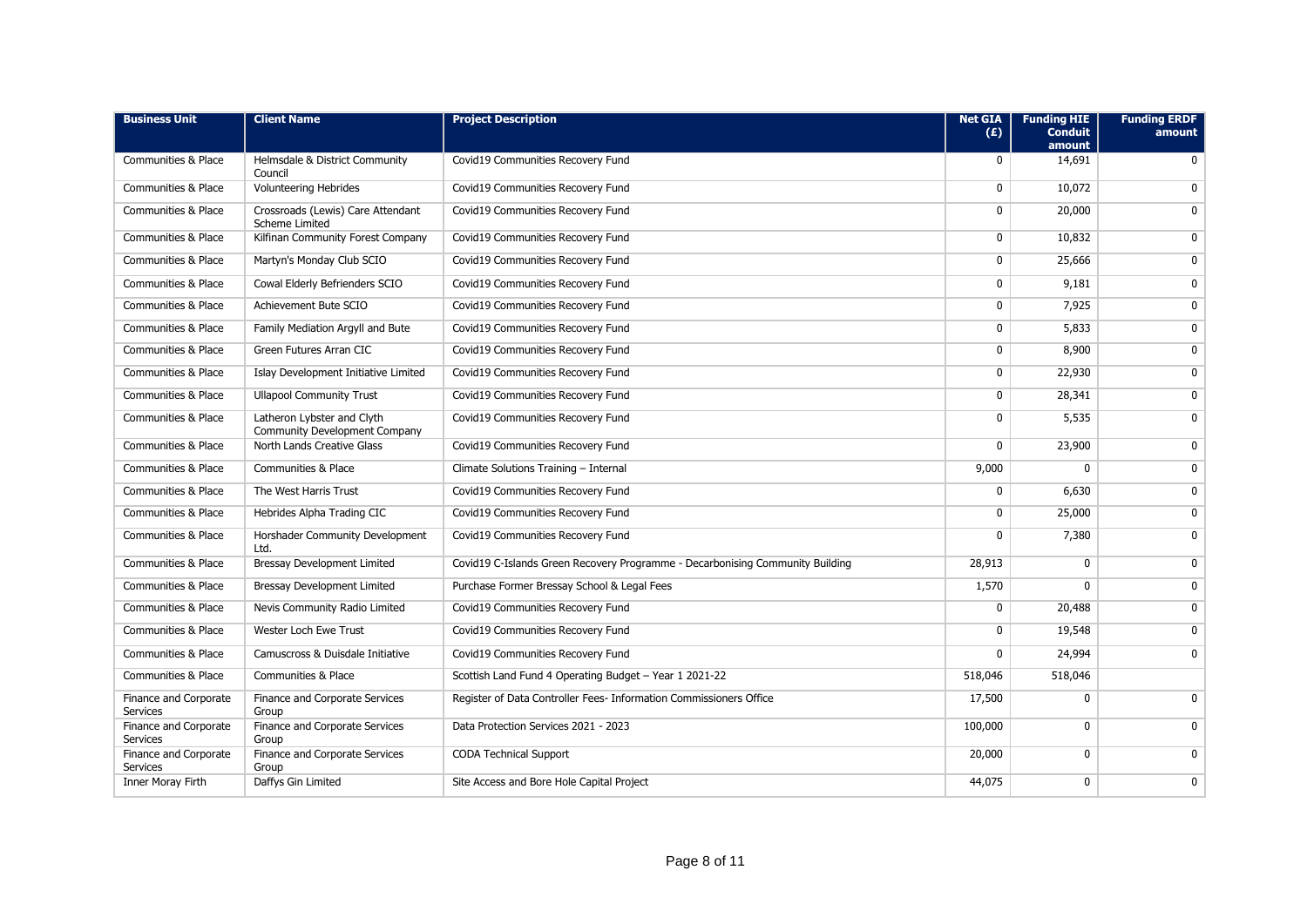| <b>Business Unit</b>     | <b>Client Name</b>                                        | <b>Project Description</b>                                                                                                     | <b>Net GIA</b><br>(E) | <b>Funding HIE</b><br><b>Conduit</b><br>amount | <b>Funding ERDF</b><br>amount |
|--------------------------|-----------------------------------------------------------|--------------------------------------------------------------------------------------------------------------------------------|-----------------------|------------------------------------------------|-------------------------------|
| Inner Moray Firth        | WoodBlocX Ltd                                             | Expansion of the Manufacturing Facility                                                                                        | 188,000               | $\mathbf{0}$                                   | $\Omega$                      |
| Inner Moray Firth        | Highland Design Engineering Limited<br>t/a 4c Engineering | Homeworking IT systems and software                                                                                            | 10,000                | 0                                              | $\mathbf{0}$                  |
| Inner Moray Firth        | Castlecraig Farms                                         | Castlecraig Farm Maltings site preparation                                                                                     | 122,000               | $\mathbf 0$                                    | $\mathbf 0$                   |
| Inner Moray Firth        | School of Snowsports Ltd                                  | Covid19 Ski Schools Fund                                                                                                       | 40,000                | $\mathbf 0$                                    | $\mathbf{0}$                  |
| Inner Moray Firth        | Tim Davey t/a Ski Norwest                                 | Covid19 Ski Schools Fund                                                                                                       | 40,000                | $\mathbf 0$                                    | $\mathbf 0$                   |
| <b>Inner Moray Firth</b> | Free-Ski                                                  | Covid19 Ski Schools Fund                                                                                                       | 26,716                | $\mathbf 0$                                    | $\mathbf 0$                   |
| Inner Moray Firth        | Cruise Loch Ness Ltd                                      | <b>Business Infrastructure Expansion</b>                                                                                       | 15,400                | 0                                              | $\mathbf 0$                   |
| Inner Moray Firth        | Glasstorm                                                 | Consultancy towards business expansion                                                                                         | 15,000                | 0                                              | $\mathbf 0$                   |
| Inner Moray Firth        | <b>H&amp;I Adventures Ltd</b>                             | Development of new facility                                                                                                    | 96,300                | $\mathbf 0$                                    | $\mathbf 0$                   |
| Inner Moray Firth        | <b>ID MAPPS Limited</b>                                   | LYME App Support to Market                                                                                                     | 50,000                | $\mathbf 0$                                    | $\mathbf 0$                   |
| Inner Moray Firth        | Perfect Manors (Achnagairn House)                         | Covid19 - Working Capital Support                                                                                              | 100,000               | $\mathbf 0$                                    | $\mathbf 0$                   |
| Inner Moray Firth        | Calman Trust                                              | Senior management leadership development strategy                                                                              | 48,396                | $\mathbf 0$                                    | $\Omega$                      |
| Inner Moray Firth        | Buxani Craigmonie Hotel Ltd                               | Covid19 - Capex Grant                                                                                                          | 36,602                | $\mathbf 0$                                    | 0                             |
| Inner Moray Firth        | Seacare Inverness Limited                                 | Covid19 - Capex Grant                                                                                                          | 20,770                | 0                                              | 0                             |
| <b>Innse Gall</b>        | Traigh Mhor Pony Trekking                                 | Business Relocation and Expansion                                                                                              | 30,000                | $\mathbf 0$                                    | $\mathbf 0$                   |
| Innse Gall               | Harris Tweed Hebrides Ltd                                 | Covid19 Response Production and Facility Improvements                                                                          | 99,660                | $\mathbf 0$                                    | $\mathbf 0$                   |
| <b>Innse Gall</b>        | Harris Hotel (2002) Limited                               | Covid19 Compliant Toilet Refurbishment                                                                                         | 69,660                | $\mathbf 0$                                    | $\mathbf 0$                   |
| Innse Gall               | The Uist Distilling Company Ltd                           | Establishment of new distillery at Gramsdale - Benbecula                                                                       | 1,990,290             | $\mathbf 0$                                    | $\mathbf{0}$                  |
| <b>Innse Gall</b>        | Whiteshore Cockles Ltd                                    | Expansion of fish waste processing site                                                                                        | 200,000               | $\mathbf{0}$                                   | $\mathbf{0}$                  |
| <b>Innse Gall</b>        | UHI Lews Castle College HQ                                | Archaeology - unlocking potential - phase 2                                                                                    | 36,777                | $\mathbf 0$                                    | $\mathbf 0$                   |
| <b>Innse Gall</b>        | Storas Uibhist Ltd                                        | Islands Deal - Development of food hub at Grogarry Lodge - progress to RIBA (Royal Institute of<br>British Architects) stage 4 | 37,995                | $\mathbf 0$                                    | $\mathbf 0$                   |
| <b>Innse Gall</b>        | UHI Lews Castle College HQ                                | Purchase of laser scanner for community and commercial archaeology work                                                        | 18,975                | $\mathbf 0$                                    | 0                             |
| <b>Innse Gall</b>        | <b>Modular West Limited</b>                               | Construction of factory at Vatersay Quarry                                                                                     | 105,000               | $\mathbf 0$                                    | $\mathbf 0$                   |
| <b>Innse Gall</b>        | MacLeans Bakery                                           | Covid19 resilience -working capital requirement                                                                                | 30,000                | $\mathbf 0$                                    | $\mathbf{0}$                  |
| <b>Innse Gall</b>        | First Love Music Ltd                                      | Covid19 - Working Capital Support                                                                                              | 10,000                | $\mathbf 0$                                    | $\mathbf 0$                   |
| <b>Innse Gall</b>        | <b>WIFIIS Ltd</b>                                         | Purchase of equipment                                                                                                          | 10,000                | $\mathbf 0$                                    | 0                             |
| <b>Innse Gall</b>        | UHI Lews Castle College HQ                                | Lews Castle College Catering Training Restaurant Consultancy                                                                   | 20,000                | $\mathbf 0$                                    | 0                             |
| <b>Innse Gall</b>        | <b>Stornoway Port Authority</b>                           | Profile Raising - Exhibition Attendance                                                                                        | 8,983                 | $\mathbf 0$                                    | $\mathbf 0$                   |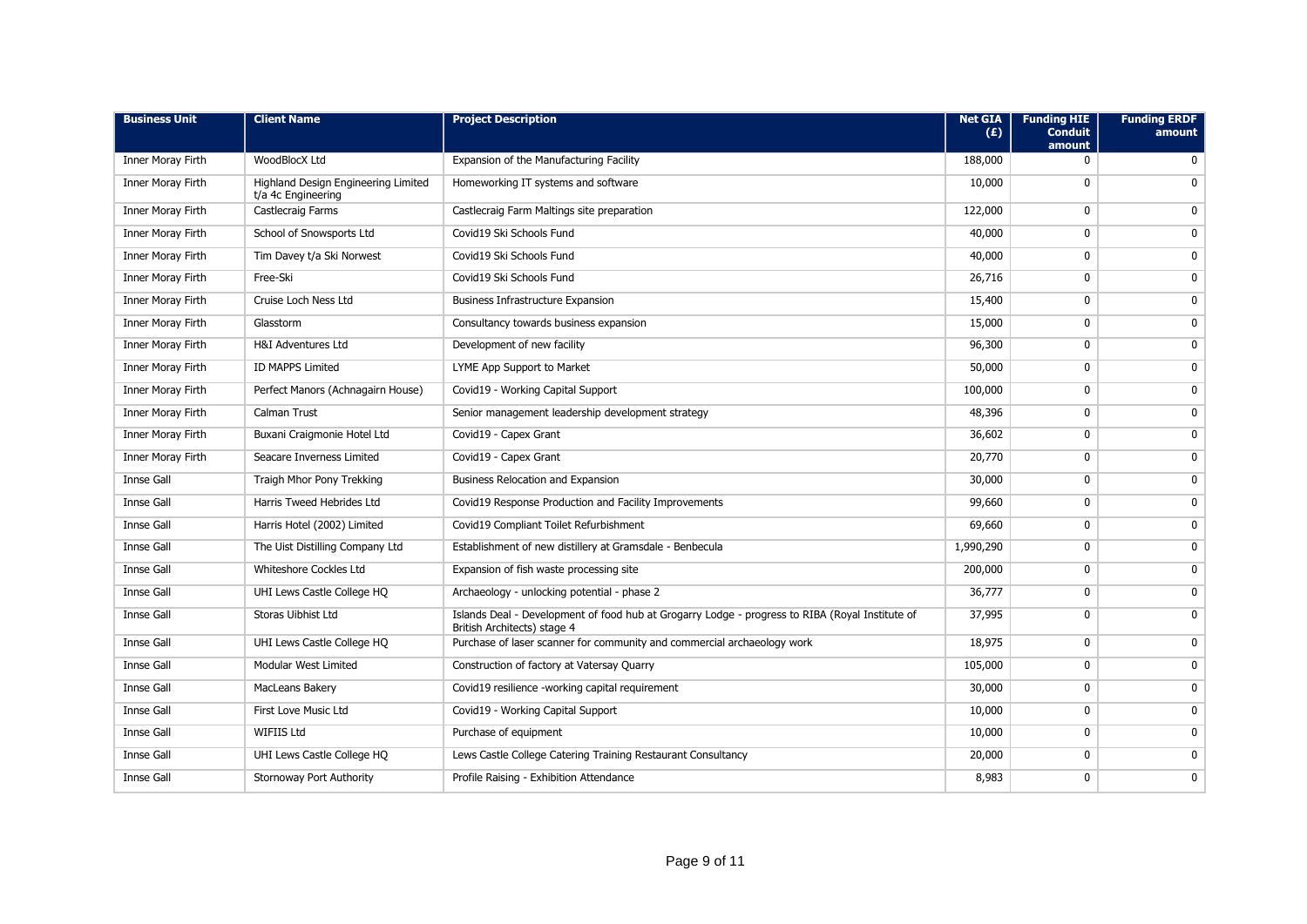| <b>Business Unit</b>                    | <b>Client Name</b>                                         | <b>Project Description</b>                                                | <b>Net GIA</b><br>(E) | <b>Funding HIE</b><br><b>Conduit</b><br>amount | <b>Funding ERDF</b><br>amount |
|-----------------------------------------|------------------------------------------------------------|---------------------------------------------------------------------------|-----------------------|------------------------------------------------|-------------------------------|
| <b>Innse Gall</b>                       | Carthannas Nis - Ness Charity Shop                         | Covid19 Recovery                                                          | 7,700                 | $\mathbf{0}$                                   | 0                             |
| <b>Innse Gall</b>                       | Sandwick Bay Candles                                       | Covid19 Digital Recovery                                                  | 3,354                 | $\mathbf{0}$                                   | $\mathbf 0$                   |
| <b>Innse Gall</b>                       | Stornoway Port Authority                                   | Covid19 Response                                                          | 860,587               | 0                                              | 0                             |
| <b>Innse Gall</b>                       | <b>Heb Hostel</b>                                          | Covid19 Adaptations                                                       | 27,863                | 0                                              | $\mathbf 0$                   |
| Innse Gall                              | Doune Braes Hotel                                          | Covid19 Resilience                                                        | 42,000                | $\mathbf 0$                                    | $\mathbf 0$                   |
| <b>Innse Gall</b>                       | Cnoc Soilleir Ltd                                          | Cnoc Soilleir Implementation - Gaelic Communications and Admin            | 4,000                 | 0                                              | $\mathbf 0$                   |
| <b>Innse Gall</b>                       | <b>Calanais Visitor Centre</b>                             | Brand and Product Development Project                                     | 15,000                | 0                                              | 0                             |
| <b>Innse Gall</b>                       | <b>Great Bernera Community</b><br><b>Development Trust</b> | Public Toilet Upgrade - Bosta Beach                                       | 12,000                | 0                                              | $\mathbf 0$                   |
| Lochaber Skye and<br><b>Wester Ross</b> | Wester Ross Biosphere Ltd                                  | Covid19 Recovery Funding Wester Ross Tourism Partnership                  | 193,000               | 0                                              | $\mathbf 0$                   |
| Lochaber Skye and<br><b>Wester Ross</b> | Nevis Range Development Company<br>Limited                 | Covid19- Snowsports Programme- Working Capital                            | 580,000               | $\mathbf{0}$                                   | $\mathbf{0}$                  |
| Lochaber Skye and<br><b>Wester Ross</b> | <b>Glencoe Mountain Limited</b>                            | Covid19 - Snowsports Programme- Working Capital                           | 580,000               | 0                                              | $\mathbf{0}$                  |
| Lochaber Skye and<br><b>Wester Ross</b> | Staffin Caravan & Camping Site                             | Upgrading and Enhancement of Caravan and Campsite                         | 8,400                 | 0                                              | $\mathbf 0$                   |
| Lochaber Skye and<br><b>Wester Ross</b> | <b>Glencoe Mountain Limited</b>                            | Covid19 - Snowsports Programme - Working Capital - Round 2                | 918,750               | 0                                              | $\mathbf 0$                   |
| Lochaber Skye and<br><b>Wester Ross</b> | Nevis Range Development Company<br>Limited                 | Covid19 - Snowsports Programme - Working Capital                          | 918,750               | 0                                              | $\mathbf 0$                   |
| Lochaber Skye and<br><b>Wester Ross</b> | Skye Black Pudding                                         | <b>Increasing Production Capacity</b>                                     | 5,645                 | $\mathbf 0$                                    | $\mathbf 0$                   |
| Lochaber Skye and<br><b>Wester Ross</b> | The Tongadale Hotel                                        | PERF Legacy - Covid 19 Working Capital Support                            | 25,000                | $\mathbf 0$                                    | $\mathbf{0}$                  |
| Lochaber Skye and<br><b>Wester Ross</b> | Ferguson Transport (Spean Bridge)<br>Limited               | Purchase of Crane                                                         | 35,000                | 0                                              | $\mathbf{0}$                  |
| Lochaber Skye and<br><b>Wester Ross</b> | Kishorn Port Limited                                       | Accommodation Block - Phase 2                                             | 78,600                | $\mathbf{0}$                                   | $\mathbf{0}$                  |
| Moray                                   | Moray Area Team                                            | Enterprise Park Forres Property Factoring - 2021-22 & 2022-23             | 40,000                | 0                                              | 0                             |
| Moray                                   | Lecht Ski Company Ltd                                      | Covid19 - Snowsports Programme - Working Capital                          | 559,471               | $\mathbf 0$                                    | $\mathbf 0$                   |
| Moray                                   | Ekopia Resource Exchange Ltd                               | Refurbishment of Moray Art Centre                                         | 38,100                | $\mathbf{0}$                                   | 0                             |
| Moray                                   | Moray Firth Credit Union                                   | Sustaining and Developing the Credit Union                                | 45,220                | 0                                              | 0                             |
| Moray                                   | Moray Area Team                                            | Moray Aerospace, Advanced Technology and Innovation Centre Project Review | 4,700                 | $\mathbf 0$                                    | $\mathbf 0$                   |
| Moray                                   | James Johnston & Co of Elgin Limited                       | Research and Development - Process Innovation - Loom Conversion           | 125,000               | 0                                              | $\mathbf 0$                   |
| Orkney                                  | <b>Eday Community Enterprises Ltd</b>                      | Upgrade of Island Fuel Pumps                                              | 44,184                | $\mathbf 0$                                    | $\mathbf 0$                   |
| Orkney                                  | Ayre Hotel (Kirkwall) Ltd                                  | Covid19 Development of Hotel 2021                                         | 164,872               | 0                                              | $\mathbf 0$                   |